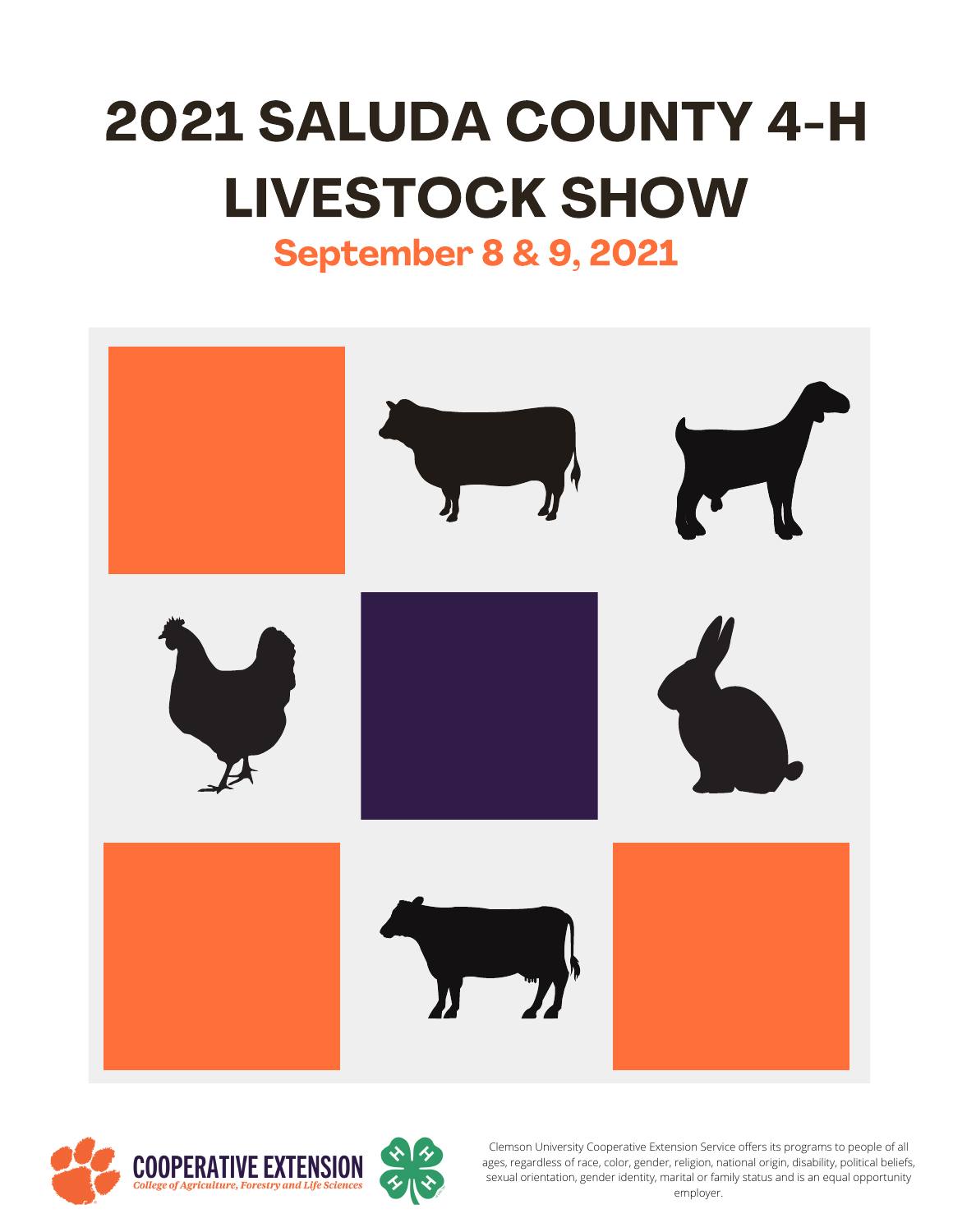**Central Milk Producers Show and Sale Arena 125 Webb Road Saluda, SC September 8 & 9, 2021**

# **SCHEDULE**

*Wednesday, September 8, 2021*

*Thursday, September 9, 2021*

*5:00 p.m.- 4-H Meat Goat Show 6:30 p.m.- 4-H Beef Show*

*5:00 p.m.- 4-H Poultry and Rabbit Show 5:30 p.m.- 4-H Dairy Heifer Show*

### **RULES AND REGULATIONS**

# **DAIRY**

- 1. The Dairy Heifier show starts at 5:30 p.m. on Thursday, September 9, 2021.
- 2. The forms must be postmarked by Friday, August 27, 2021. Mail entries to: Saluda County Extension Office 201 East Church Street Saluda, SC 29138
- 3. Dairy Cattle must be in place by 4:30 p.m. on Thursday, September 9, 2021 and remain on exhibit until after the completion of the show.
- 4. Jersey, Guernsey, Brown Swiss and Holstein classes will be shown. All breeds will compete together in the showmanship classes. There must be a minimum of 3 in the breed to have a Grand Champion Class.
- 5. Animals must be shown by their owner in Fitting and Showmanship Classes. The only exception to this will be the class that is ages 5 and under. Showmanship ages are determined as of 1/1/2021.

### **DAIRY CLASSES**

- D1. Fitting and Showmanship Ages 5 and under
- D2. Fitting and Showmanship Ages 6 8
- D3. Fitting and Showmanship Ages 9 13
- D4. Fitting and Showmanship Ages 14 19
- D5. Spring Calf Born March 1, 2021 and later
- D6. Winter Calf Born between December 1, 2020 and February 28, 2021
- D7. Fall Calf Born between September 1, 2020 and November 30, 2020
- D8. Summer Yearling Born between June 1, 2020 and August 31, 2020
- D9. Spring Yearling Born between March 1, 2020 and May 31, 2020
- D10. Winter Yearling Born between December 1, 2019 and February 28, 2020
- D11. Fall Yearling Born between September 1, 2019 and November 30, 2019
- D12. Grand & Reserve Champion Dairy Heifer
- D13. Supreme Champion Dairy Heifer

Note: Premiums are based on projected fundraising levels and will be adjusted as necessary to align to the actual funds raised.

*For more information contact the Clemson University Cooperative Extension Office in Saluda County 864-445-8117 or lblack4@clemson.edu*

**Clemson University Cooperative Extension Service offers its programs to people of all ages, regardless of race, color, gender, religion, national origin, disability, political beliefs, sexual orientation, gender identity, marital or family status, and is an equal opportunity employer.**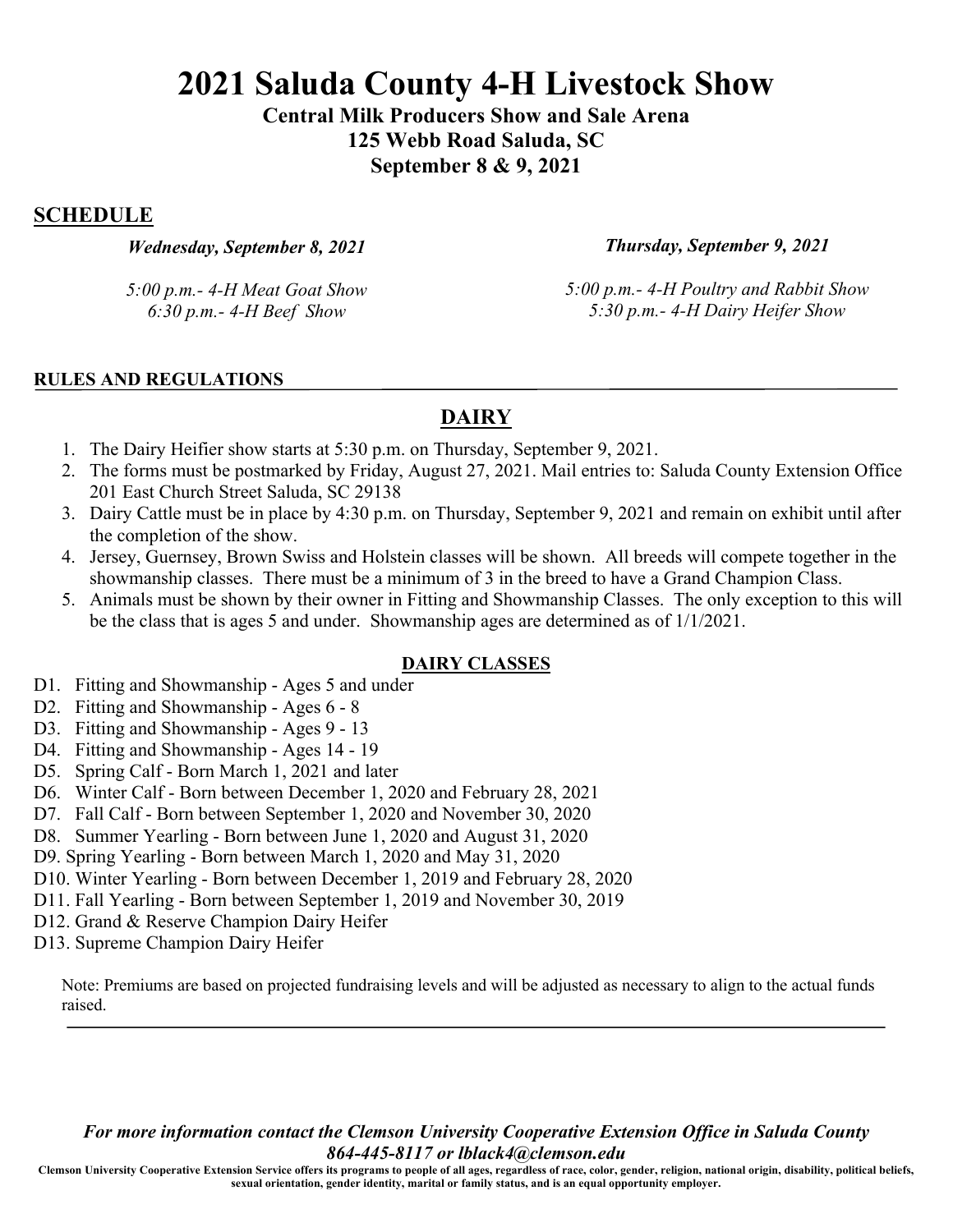**Central Milk Producers Show and Sale Arena 125 Webb Road Saluda, SC September 8 & 9, 2021**

# **SCHEDULE**

*Wednesday, September 8, 2021*

*Thursday, September 9, 2021*

*5:00 p.m.- 4-H Meat Goat Show 6:30 p.m.- 4-H Beef Show*

*5:00 p.m.- 4-H Poultry and Rabbit Show 5:30 p.m.- 4-H Dairy Heifer Show*

### **RULES AND REGULATIONS**

# **BEEF**

- 1. The beef show starts at 6:30 p.m. on Wednesday, September 8, 2021.
- 2. The forms must be postmarked by Friday, August 27, 2021. Mail entries to: Saluda County Extension Office 201 East Church Street Saluda, SC 29138
- 3. Beef heifers and steers must be in place by 6:00 p.m. on Wednesday, September 8, 2021 and will be released at the completion of the show.
- 4. A breed must have, at a minimum, five animals for a breed show and to compete for Grand or Reserve Champion. A maximum of five breed shows will be held. We will have a Crossbred class for all other entries.
- 5. Steers will be weighed prior to the show. Classes will be split based on entries with a maximum of 3 weight classes.
- 6. Showmanship classes will be shown with all breeds combined. Heifers or steers are eligible for showmanship classes. Showmanship ages are determined as of 1/1/2021.
- 7. Animals must be shown by owner in Fitting and Showmanship classes. The only exception to this will be the class that is ages 5 and under. We will show heifers clipped and cleaned with no fitting.

### **BEEF CLASSES**

- B1. Fitting and Showmanship Ages 5 and under
- B2. Fitting and Showmanship Ages 6 8
- B3. Fitting and Showmanship Ages 9 13
- B4. Fitting and Showmanship Ages 14 19
- B5. Late Junior Heifer Calves Born March 1, 2021 and later
- B6. Early Junior Heifer Calves Born between January 1, 2021 and February 28, 2021
- B7. Late Senior Heifer Calves Born between November 1, 2020 and December 31, 2020
- B8. Early Senior Heifer Calves Born between September 1, 2020 and October 31, 2020
- B9. Summer Yearling Born between May 1, 2020 and August 31, 2020
- B10. Junior Yearling Born between January 1, 2020 and April 30, 2020
- B11. Senior Yearling Born between September 1, 2019 and December 31, 2019
- B12. Grand & Reserve Champion Beef Heifer
- B13. Supreme Champion Beef Heifer
- B14. Steer Light Weight
- B15. Steer Medium Weight
- B16. Steer Heavy Weight
- B17. Grand & Reserve Champion Steer

Note: Premiums are based on projected fundraising levels and will be adjusted as necessary to align to the actual funds raised.

*For more information contact the Clemson University Cooperative Extension Office in Saluda County 864-445-8117 or lblack4@clemson.edu*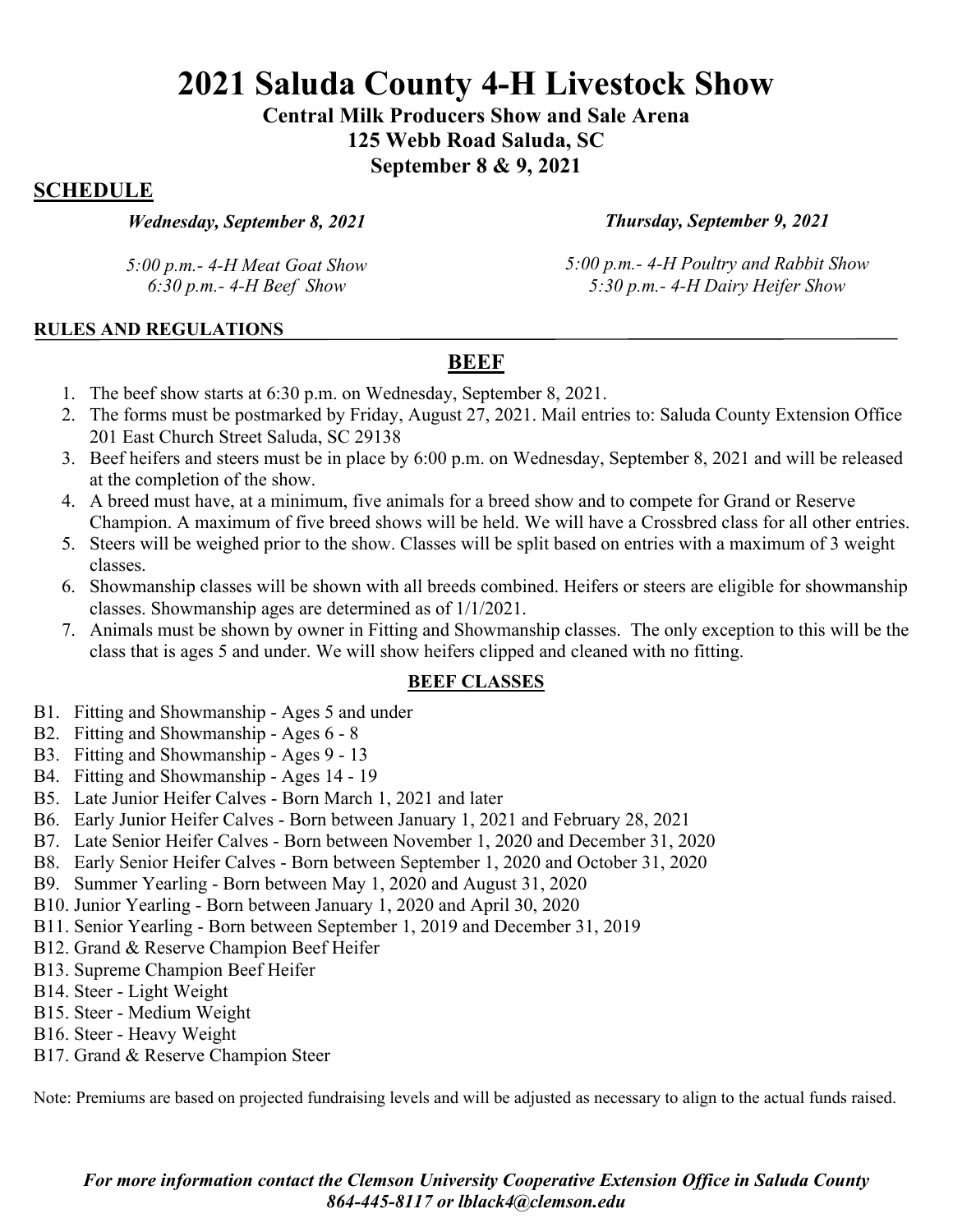**Central Milk Producers Show and Sale Arena 125 Webb Road Saluda, SC September 8 & 9, 2021**

## **SCHEDULE**

#### *Wednesday, September 8, 2021*

*Thursday, September 9, 2021*

*5:00 p.m.- 4-H Meat Goat Show 6:30 p.m.- 4-H Beef Show*

*5:00 p.m.- 4-H Poultry and Rabbit Show 5:30 p.m.- 4-H Dairy Heifer Show*

### **RULES AND REGULATIONS**

# **POULTRY**

- 1. All show birds must be NPIP tested by the day of the show. \*Testing site: August 19, 2021 at 5:00 pm at 125 Webb Road Saluda, SC 29138.
- 2. The forms must be postmarked by Friday, August 27, 2021. Mail entries to: Saluda County Extension Office 201 East Church Street Saluda, SC 29138
- 3. Poultry Showmanship competition will start at 5:00 pm. Showmanship ages are determined as of 1/1/21.
- 4. The 4-H Pullet Show will begin at 5:00 pm sharp, please arrive by 4:30 pm.

#### **POULTRY CLASSES**

- P1. Showmanship Ages 5 and under
- P2. Showmanship Ages 6 8
- P3. Showmanship Ages 9 13
- P4. Showmanship Ages 14 19

Note: Premiums are based on projected fundraising levels and will be adjusted as necessary to align to the actual funds raised.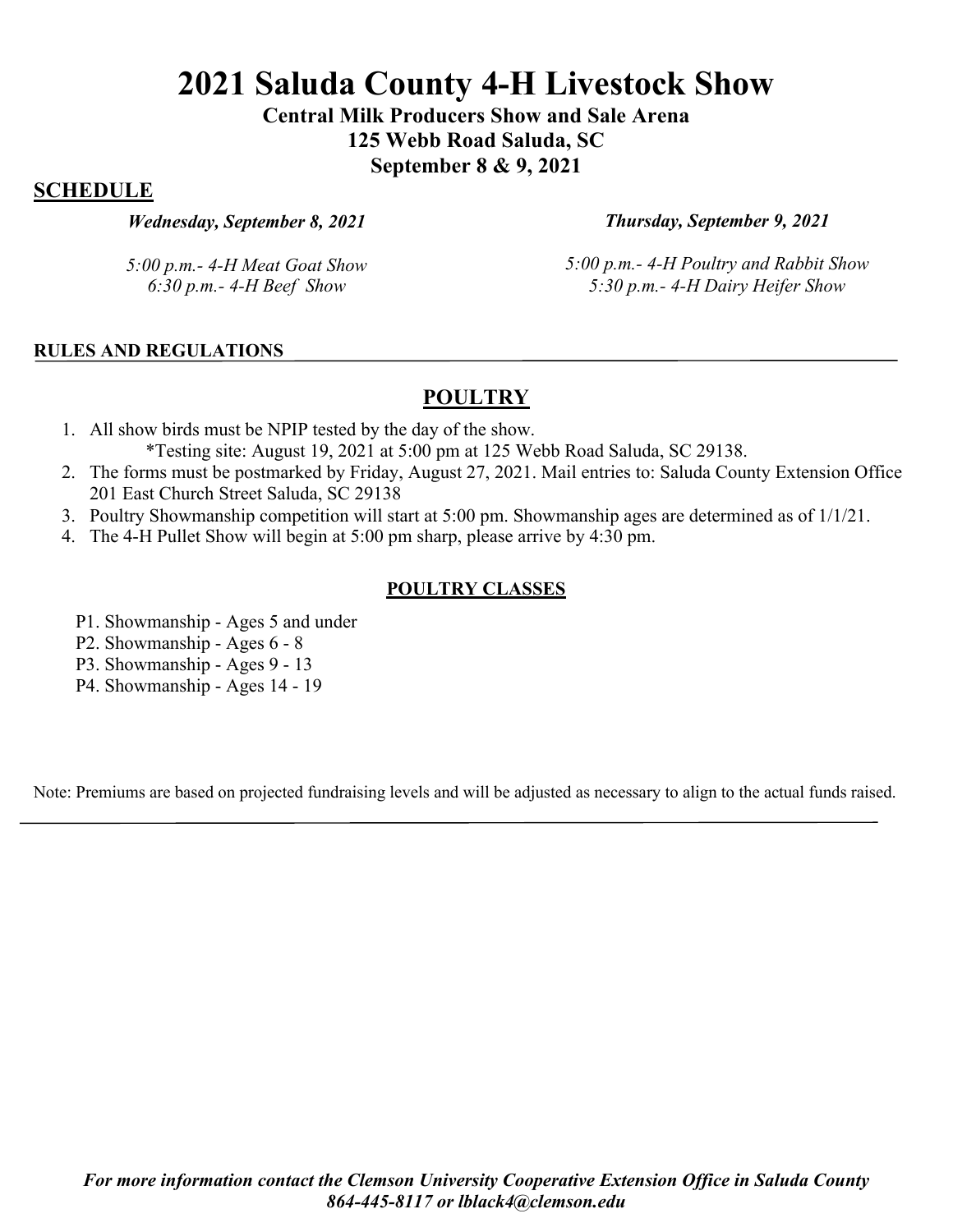**Central Milk Producers Show and Sale Arena 125 Webb Road Saluda, SC September 8 & 9, 2021**

# **SCHEDULE**

#### *Wednesday, September 8, 2021*

*5:00 p.m.- 4-H Meat Goat Show 6:30 p.m.- 4-H Beef Show*

*Thursday, September 9, 2021*

*5:00 p.m.- 4-H Poultry and Rabbit Show 5:30 p.m.- 4-H Dairy Heifer Show*

### **RULES AND REGULATIONS**

# **RABBIT**

- 1. All entries shall be subject to the General Rule and Regulations under Saluda Show General Rules found with entry form.
- 2. The forms must be postmarked by Friday, August 27, 2021. Mail entries to: Saluda County Extension Office 201 East Church Street Saluda, SC 29138
- 3. All exhibitors are responsible for providing their own holding pen for rabbits while the rabbits are not being shown.
- 4. Showmanship classes will be shown with all breeds combined. Showmanship Ages are determined by age on 1/1/2021.
- 6. All animals must be checked in and ready to be showed by 4:30 PM.

### **RABBIT CLASSES**

- R1. Showmanship Ages 5 and under
- R2. Showmanship Ages 6 8
- R3. Showmanship Ages 9 13
- R4. Showmanship Ages 14 19

Note: Premiums are based on projected fundraising levels and will be adjusted as necessary to align to the actual funds raised.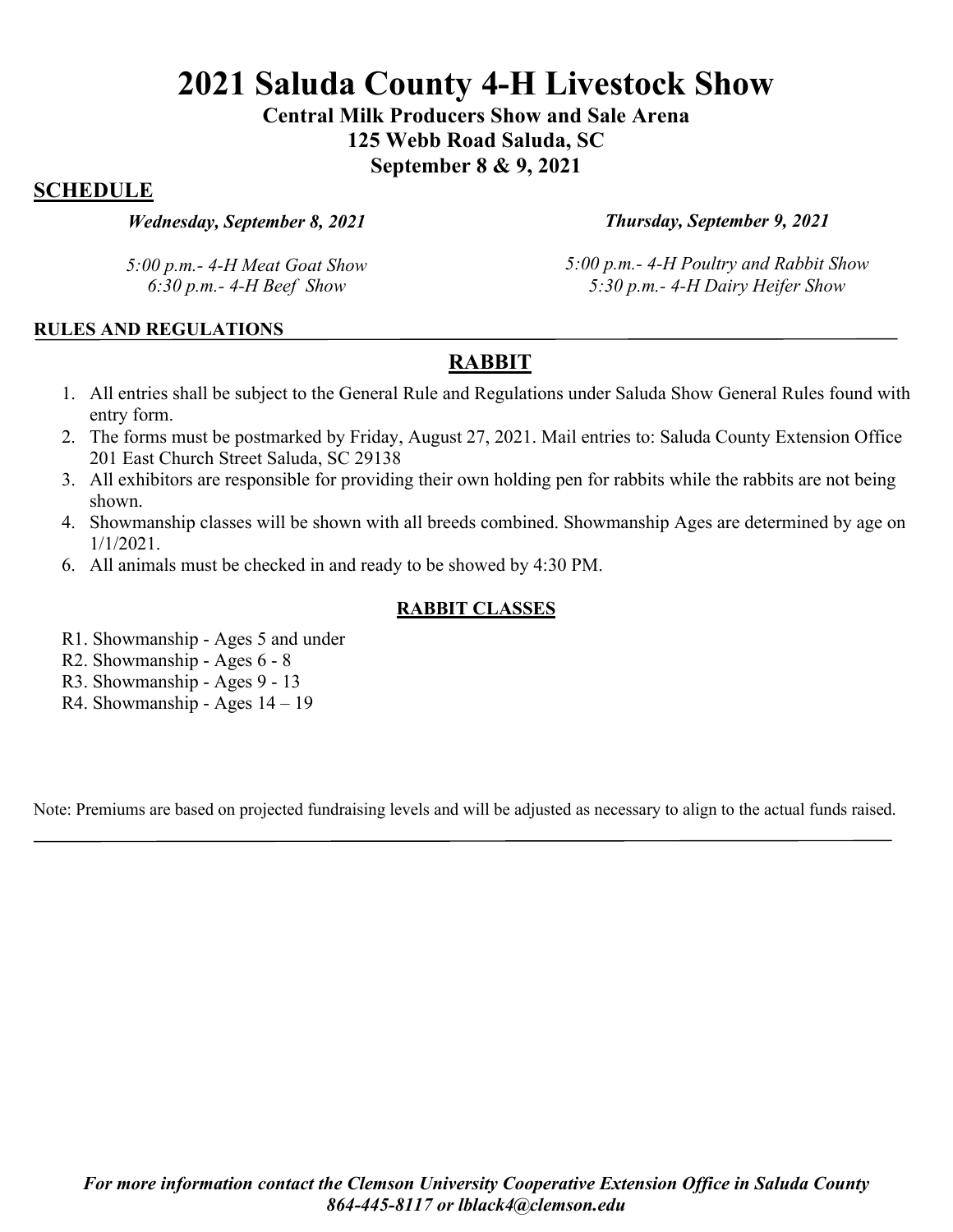**Central Milk Producers Show and Sale Arena 125 Webb Road Saluda, SC September 8 & 9, 2021**

# **SCHEDULE**

*Wednesday, September 8, 2021*

*5:00 p.m.- 4-H Meat Goat Show 6:30 p.m.- 4-H Beef Show*

*Thursday, September 9, 2021*

*5:00 p.m.- 4-H Poultry and Rabbit Show 5:30 p.m.- 4-H Dairy Heifer Show*

### **RULES AND REGULATIONS**

# **MEAT GOAT**

- 1. The Meat Goat show starts at 5:00 p.m. on Wednesday, September 8, 2021.
- 2. The forms must be postmarked by Friday, August 27, 2021. Mail entries to: Saluda County Extension Office 201 East Church Street Saluda, SC 29138
- 3. Goats must be received by 4:30 p.m. on Wednesday, September 8, 2021 and will be weighed upon arrival. Scales will close at 4:45 p.m.
- 4. Open Wethers: Open wethers are allowed. There will be 3 classes of Open Market Wethers, as determined by the wether's weight the day of the show.
- 5. Market Does: Market Does must be born between September 1, 2020 and June 10, 2021. There will be 3 classes of Market Does, as determined by the doe's weight the day of the show. Each exhibitor may weigh in up to 6 does. Exhibitors may show more than 1 doe per weight class, but additional goats may only be shown by youth exhibitors registered at this show.
- 6. Exhibitor must show his or her own meat goat in showmanship classes. The only exception will be in the class that is ages 5 and under. Showmanship ages are determined as of 1/1/21. Points will not be given in the class that is ages 5 and under.
- 7. Market weight classes and Doe Classes will be divided into classes according to their weights on show day.

# **MEAT GOAT CLASSES**

- MG1. Fitting and Showmanship Ages 5 and under
- MG2. Fitting and Showmanship Ages 6 8
- MG3. Fitting and Showmanship Ages 9 13

MG4. Fitting and Showmanship - Ages 14 - 19

MG5-7. "OPEN" Wethers – Goats will be divided into equal weight classes

MG8. Grand & Reserve Champion Open Weather

MG9-11. Market Doe Classes – Does will be divided into equal weight classes

MG12. Grand & Reserve Champion Market Doe

MG13-15 SC Born Wethers

MG16 Grand and Reserve Champion SC Born

Note: Premiums are based on projected fundraising levels and will be adjusted as necessary to align to the actual funds raised.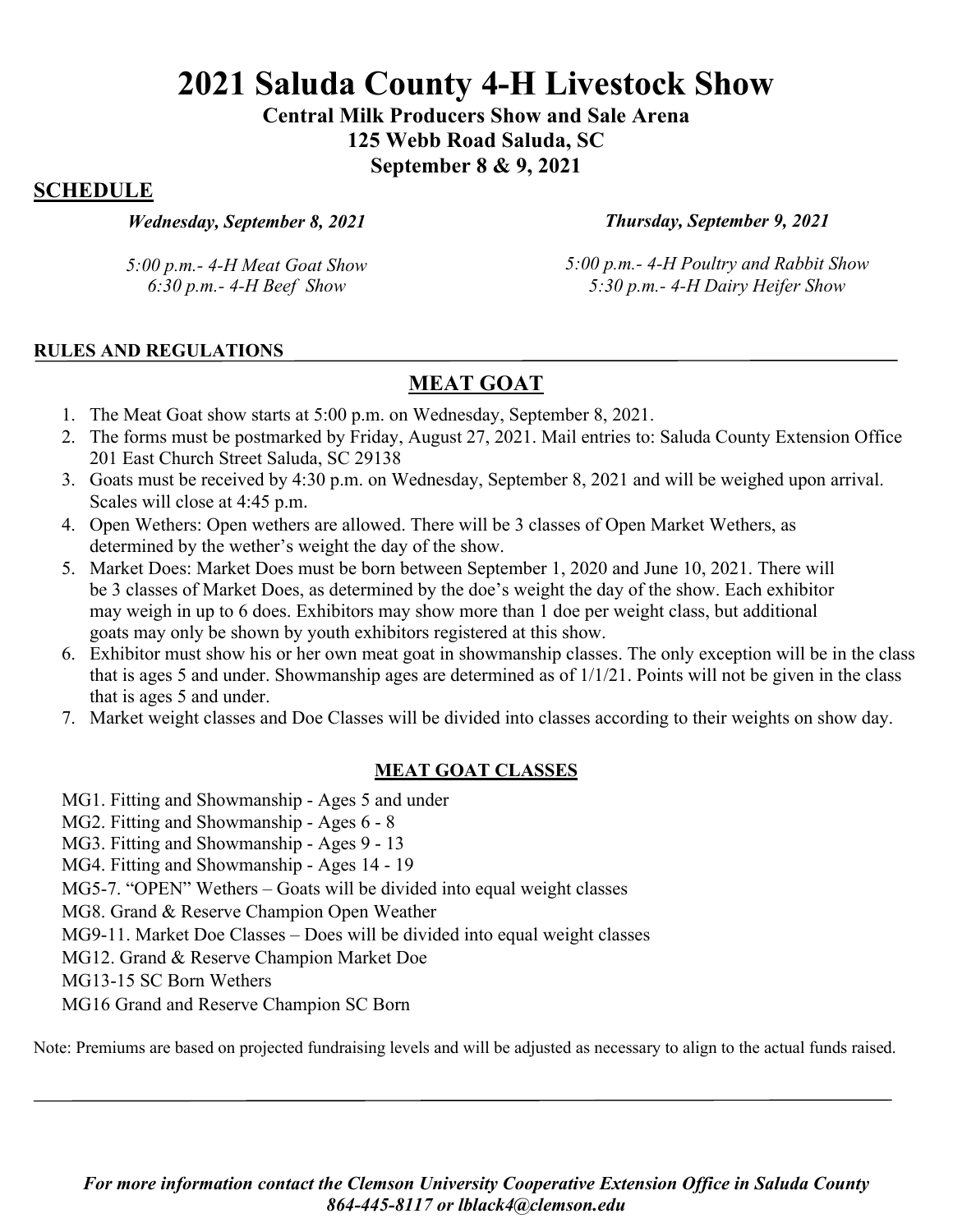# **2021 Saluda County 4-H Livestock Entry Form**

| <b>Return by:</b>                                                                                                                                                                                                                                                          | Friday, August 27, 2021 along with \$5 class entry fee (LATE FEE OF \$10 PER EXHIBITOR)<br>via mail or hand delivered to Saluda County Extension Office |                                                                                                                                                             |                                                                                                                                                                                                                                                  |                                                                                                                                                  |                     |  |
|----------------------------------------------------------------------------------------------------------------------------------------------------------------------------------------------------------------------------------------------------------------------------|---------------------------------------------------------------------------------------------------------------------------------------------------------|-------------------------------------------------------------------------------------------------------------------------------------------------------------|--------------------------------------------------------------------------------------------------------------------------------------------------------------------------------------------------------------------------------------------------|--------------------------------------------------------------------------------------------------------------------------------------------------|---------------------|--|
| <b>Return to:</b>                                                                                                                                                                                                                                                          | <b>Saluda County Extension Office</b><br><b>201 East Church Street</b><br>Saluda, SC 29138-1403                                                         | <b>Lauren Black-Venegas/Travis Mitchell</b>                                                                                                                 |                                                                                                                                                                                                                                                  | Fax: 864-445-8119<br>E-mail: lblack4@clemson.edu<br>Phone: 864-445-8117 (office)<br>864-980-6600 (Lauren's cell)<br>803-609-2828 (Travis's cell) |                     |  |
| <b>IDITOR'S Name:</b> <u>Channel Communists cell, home or work</u> Phone Number: <u>Channel Channel Channel Channel Channel Channel Channel Channel Channel Channel Channel Channel Channel Channel Channel Channel Channel Channel Channe</u><br><b>Exhibitor's Name:</b> |                                                                                                                                                         |                                                                                                                                                             |                                                                                                                                                                                                                                                  |                                                                                                                                                  |                     |  |
|                                                                                                                                                                                                                                                                            |                                                                                                                                                         |                                                                                                                                                             |                                                                                                                                                                                                                                                  |                                                                                                                                                  |                     |  |
|                                                                                                                                                                                                                                                                            |                                                                                                                                                         |                                                                                                                                                             | Birthdate: $\frac{1}{\sqrt{2\pi}}$ / $\frac{1}{\sqrt{2\pi}}$ Age as of 1/1/21:                                                                                                                                                                   |                                                                                                                                                  |                     |  |
|                                                                                                                                                                                                                                                                            |                                                                                                                                                         |                                                                                                                                                             | Please accept the entries below subject to the rules printed in the 2021 Saluda County 4-H Livestock Show Rules & Regulations of each<br>species. I will abide by the rules and declare that all my statements regarding these entries are true. |                                                                                                                                                  |                     |  |
|                                                                                                                                                                                                                                                                            |                                                                                                                                                         |                                                                                                                                                             |                                                                                                                                                                                                                                                  |                                                                                                                                                  |                     |  |
| <b>Check One:</b>                                                                                                                                                                                                                                                          | <b>Parent/Guardian's Signature</b>                                                                                                                      | (Required if Exhibitor is under 18 years old)<br>Meat Goat Show - Wednesday September 8, 2021, 5:00 pm                                                      |                                                                                                                                                                                                                                                  |                                                                                                                                                  |                     |  |
|                                                                                                                                                                                                                                                                            | Dairy Show - Thursday September 9, 2021, 5:30 pm                                                                                                        | Beef Show - Wednesday September 8, 2021, 6:30 pm<br>Rabbit Show - Thursday September 9, 2021, 5:00 pm<br>Poultry Show - Thursday September 9, 2021, 5:00 pm |                                                                                                                                                                                                                                                  |                                                                                                                                                  |                     |  |
| Class $#$                                                                                                                                                                                                                                                                  | <b>Breed of Animal</b>                                                                                                                                  | Name of Animal                                                                                                                                              | <b>Birthdate of Animal</b>                                                                                                                                                                                                                       | Registration #<br>of Animal                                                                                                                      | \$5.00<br>per class |  |
| $\mathbf{1}$                                                                                                                                                                                                                                                               | Showmanship                                                                                                                                             |                                                                                                                                                             |                                                                                                                                                                                                                                                  |                                                                                                                                                  | \$5.00              |  |
| 2                                                                                                                                                                                                                                                                          |                                                                                                                                                         |                                                                                                                                                             |                                                                                                                                                                                                                                                  |                                                                                                                                                  | \$5.00              |  |
| 3<br>4                                                                                                                                                                                                                                                                     |                                                                                                                                                         |                                                                                                                                                             |                                                                                                                                                                                                                                                  |                                                                                                                                                  | \$5.00<br>\$5.00    |  |
| 5                                                                                                                                                                                                                                                                          |                                                                                                                                                         |                                                                                                                                                             |                                                                                                                                                                                                                                                  |                                                                                                                                                  | \$5.00              |  |
| 6                                                                                                                                                                                                                                                                          |                                                                                                                                                         |                                                                                                                                                             |                                                                                                                                                                                                                                                  |                                                                                                                                                  | \$5.00              |  |
| 7                                                                                                                                                                                                                                                                          |                                                                                                                                                         |                                                                                                                                                             |                                                                                                                                                                                                                                                  |                                                                                                                                                  | \$5.00              |  |
| 8                                                                                                                                                                                                                                                                          |                                                                                                                                                         |                                                                                                                                                             |                                                                                                                                                                                                                                                  |                                                                                                                                                  |                     |  |
| 9<br>10                                                                                                                                                                                                                                                                    |                                                                                                                                                         |                                                                                                                                                             |                                                                                                                                                                                                                                                  |                                                                                                                                                  |                     |  |
|                                                                                                                                                                                                                                                                            |                                                                                                                                                         |                                                                                                                                                             |                                                                                                                                                                                                                                                  |                                                                                                                                                  |                     |  |

**Mail to:** Lauren Black-Venegas

Saluda County Extension Office<br>
201 East Church Street 
201 East Church Street

201 East Church Street

201 East Church Street

201 East Church Street

201 East Church Street

201 East Church Street

201 East Church Street levels and will be adjusted as necessary to align to Saluda, South Carolina 29138 the actual funds raised.

*For more information contact the Clemson University Cooperative Extension Office in Saluda County 864-445-8117 or lblack4@clemson.edu*